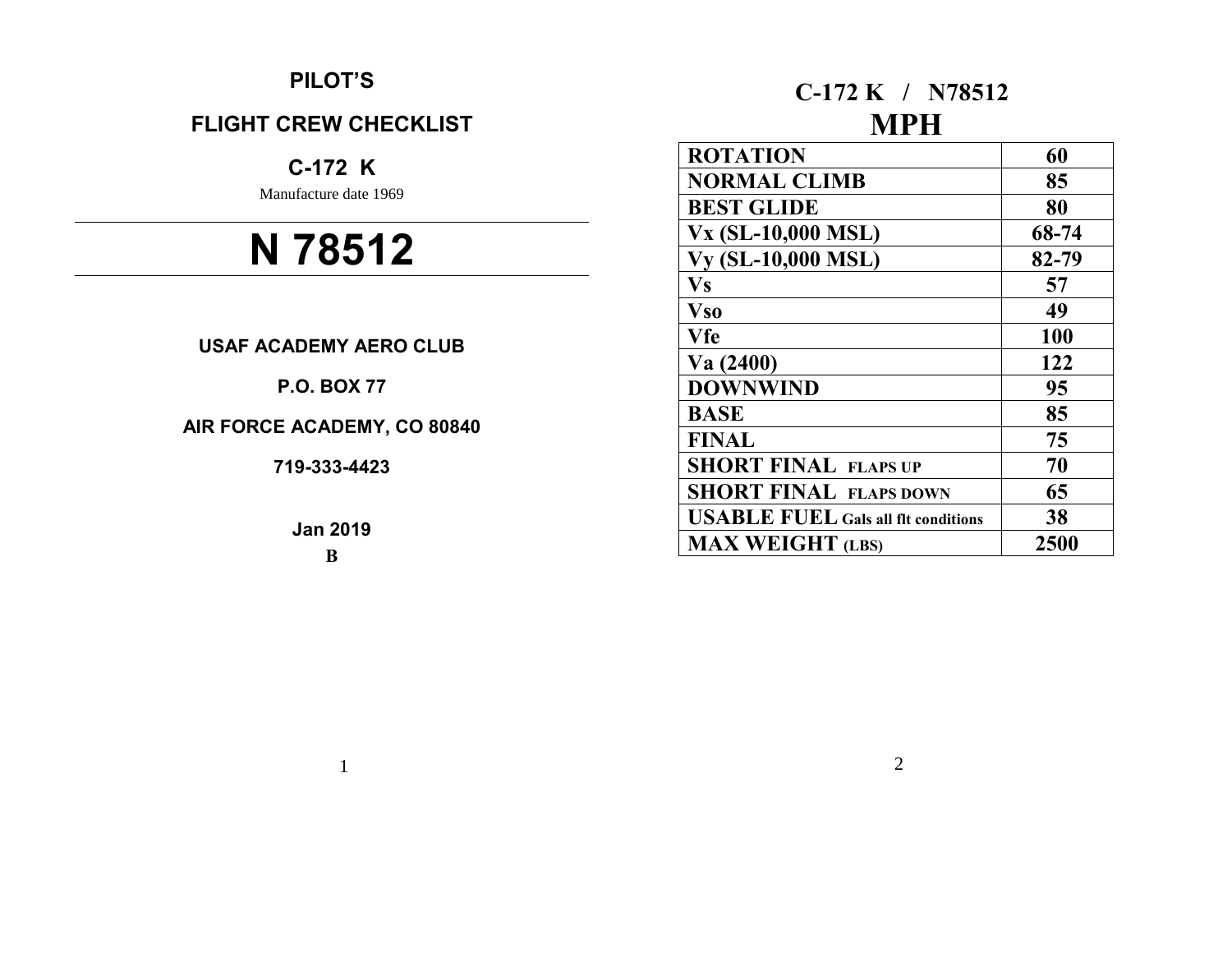## **PREFLIGHT**

## **INTERIOR INSPECTION**

| 1. Hobbs & Engine Tach readings ------------------- VERIFY   |
|--------------------------------------------------------------|
| 2. Required Documents ----------------------------- ON BOARD |
| 3. CO Detector Exp. Date & Color ------------------- CHECK   |
|                                                              |
| 5. Mixture ----------------- (push/pull only) IDLE CUT OFF   |
|                                                              |
|                                                              |
| 8. Control Wheel Lock ------------------------------- REMOVE |
|                                                              |
|                                                              |
|                                                              |
|                                                              |
|                                                              |
| 14. Taxi / Landing Light --------------- CHECK, THEN OFF     |
| 15. Pitot Heat ----------------------------- CHECK, THEN OFF |
| 16. Nav / Beacon -------------------------- CHECK, THEN OFF  |
|                                                              |
|                                                              |
| 19. Elevator Trim ---------------------- SET FOR TAKE OFF    |
|                                                              |
|                                                              |

## **EXTERIOR INSPECTION**

## **LEFT SIDE**

| 2. Baggage Door -------------------------- CLOSED & LOCKED  |  |
|-------------------------------------------------------------|--|
|                                                             |  |
| 4. Left Fuselage & Bottom ----------------------- CONDITION |  |

#### 3

#### **EMPENNAGE**

| 1. Vertical Stabilizer ---------------------------- CONDITION |  |
|---------------------------------------------------------------|--|
| 2. Horizontal Stabilizer ------------------------- CONDITION  |  |
|                                                               |  |
| • Movement & Stops ---------------------------- CHECK         |  |
| • Security (cable & hinges) -------------------- CHECK        |  |
| 4. VOR & ADF Antenna -------------------------CONDITION       |  |
|                                                               |  |
| • Movement & Stops ----------------------------- CHECK        |  |
| • Security (cable & hinges) -------------------- CHECK        |  |

 **6. Tie Down ------------------------------------ DISCONNECT**

## **RIGHT SIDE**

|--|--|

- **Movement & Stops --------------------------- CHECK**
- **Security (cable & hinge) --------------------- CHECK**
- **Trim Tab (alignment) ------------------------ CHECK**
- **8. Horizontal Stabilizer ----------------------- CONDITION 9. Vertical Stabilizer -------------------------- CONDITION**
- **10. Fuselage --------------------------------------- CONDITION**

#### **RIGHT MAIN LANDING GEAR**

|--|--|--|--|

- **2. Brake Assembly ------------------------------------ CHECK**
- **3. Tire Condition & Inflation ----------------------- CHECK**
- **4. Wheel Hub Nut & Pin ----------------------------- CHECK**
- **5. Chock ----------------------------------------------- REMOVE**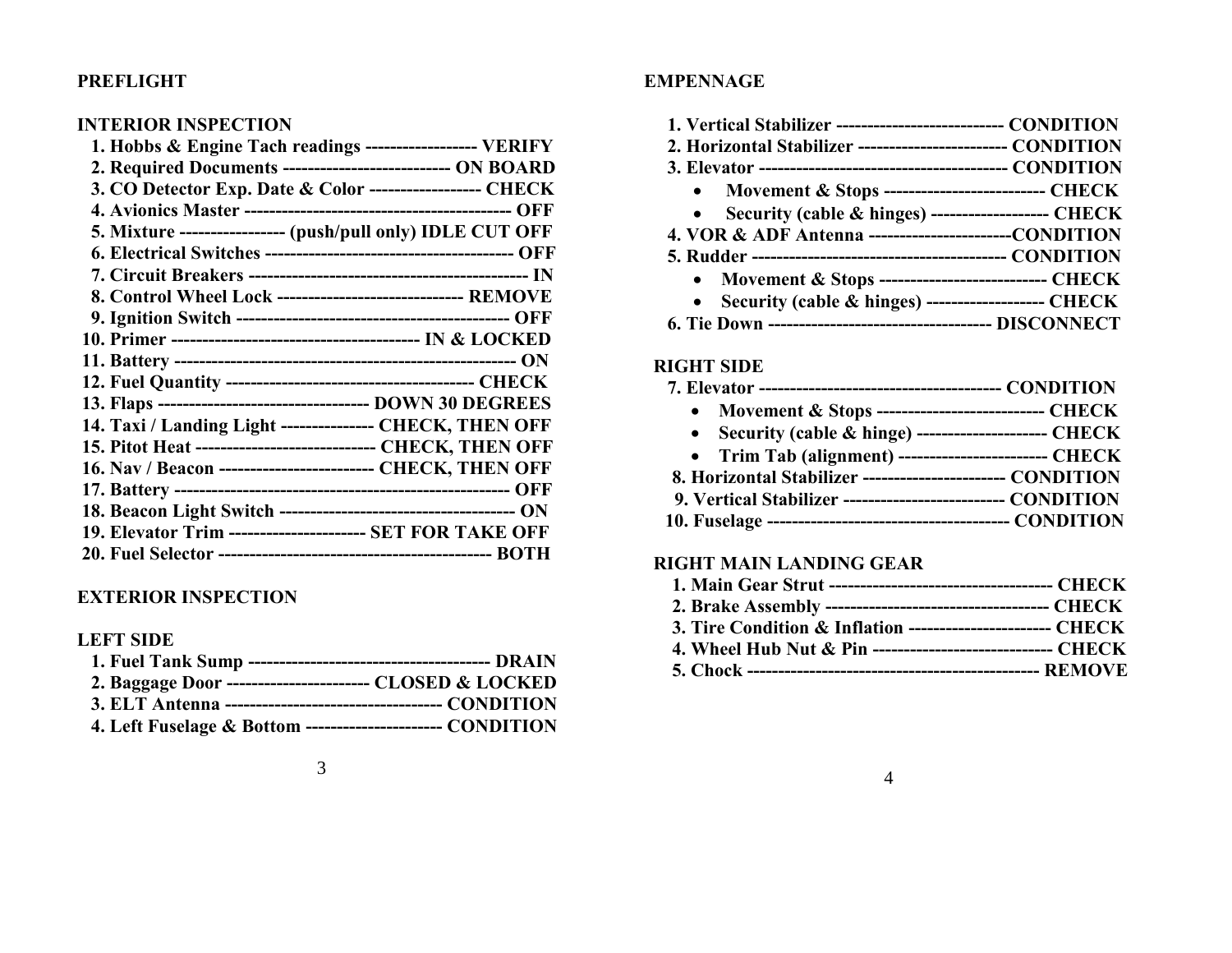## **RIGHT WING**

| 2. Flap ---------------------- CONDITION & MOVEMENT          |  |
|--------------------------------------------------------------|--|
| Tracks --------------------------------- CONDITION           |  |
| Control Rod ------------------------------- SECURE           |  |
| 3. Aileron ----------------- CONDITION & MOVEMENT            |  |
| • Hinges & Control Rod ------------------ SECURE             |  |
|                                                              |  |
| 5. Leading Edge ---------------------------------- CONDITION |  |
| 6. Under Surface of Wing & Strut --------- CONDITION         |  |
| 7. Tie Down ---------------------------------- DISCONNECT    |  |
| 8. Fuel Quantity ----------------------- CHECK VISUALLY      |  |
|                                                              |  |
| 10. Top of Wing & Antennas ----------------- CONDITION       |  |
|                                                              |  |

## **NOSE**

| 1. Windshield --------------------- CONDITION & CLEAN          |                                                               |
|----------------------------------------------------------------|---------------------------------------------------------------|
| 2. Radio Cooling Vent ------------------------------- CLEAR    |                                                               |
| 3. Cowling Fasteners --------------------------------- SECURE  |                                                               |
|                                                                |                                                               |
|                                                                |                                                               |
| 6. Fuel Strainer Knob ----------------- PULL 4 SECONDS         |                                                               |
|                                                                |                                                               |
| 8. Spinner & Propeller ------------------------ CONDITION      |                                                               |
| 9. Engine Cooling Air Inlets ------------------------- CLEAR   |                                                               |
|                                                                |                                                               |
| 11. Carburetor Air Filter ----------------------- CONDITION    |                                                               |
| 12. Nose Gear Strut ------------------------- EXTENTION 3"     |                                                               |
|                                                                | <b>Steering Rods --------------------------------- SECURE</b> |
|                                                                | Shimmy Dampener -------------------- CONDITION                |
| 13. Tire Inflation & Condition ----------------------- CHECK   |                                                               |
| 14. Tie Down ----------------------------------- DISCONNECT    |                                                               |
|                                                                |                                                               |
| 16. Radio cooling Vent --------------------------------- CLEAR |                                                               |
| 17. Cowling Fasteners --------------------------------- SECURE |                                                               |
|                                                                |                                                               |

## **LEFT WING**

| 1. Fuel Quantity ----------------------------- CHECK VISUALLY     |  |
|-------------------------------------------------------------------|--|
|                                                                   |  |
| 3. Top of Wing & Antennas ------------------------- CONDITION     |  |
|                                                                   |  |
|                                                                   |  |
|                                                                   |  |
| 7. Stall Warning Horn Vent -------------------------------- CLEAR |  |
|                                                                   |  |
| 9. Landing/Taxi Light -------------------------------- CONDITION  |  |
| 10. Under Surface of Wing & Strut ---------------- CONDITION      |  |
| 11. Wing Leading Edge --------------------------------- CONDITION |  |
|                                                                   |  |
| 13. Aileron ------------------------- CONDITION & MOVEMENT        |  |
| hinges & control rod ---------------------------- SECURE          |  |
|                                                                   |  |
|                                                                   |  |
|                                                                   |  |

## **LEFT MAIN LANDING GEAR**

| 3. Tire Inflation & Condition --------------------------- CHECK |
|-----------------------------------------------------------------|
| 4. Wheel Hub Nut & Pin ---------------------------------- CHECK |
|                                                                 |
| 6. Aircraft --------------------------- ROLL FORWARD 1 FOOT     |
|                                                                 |

6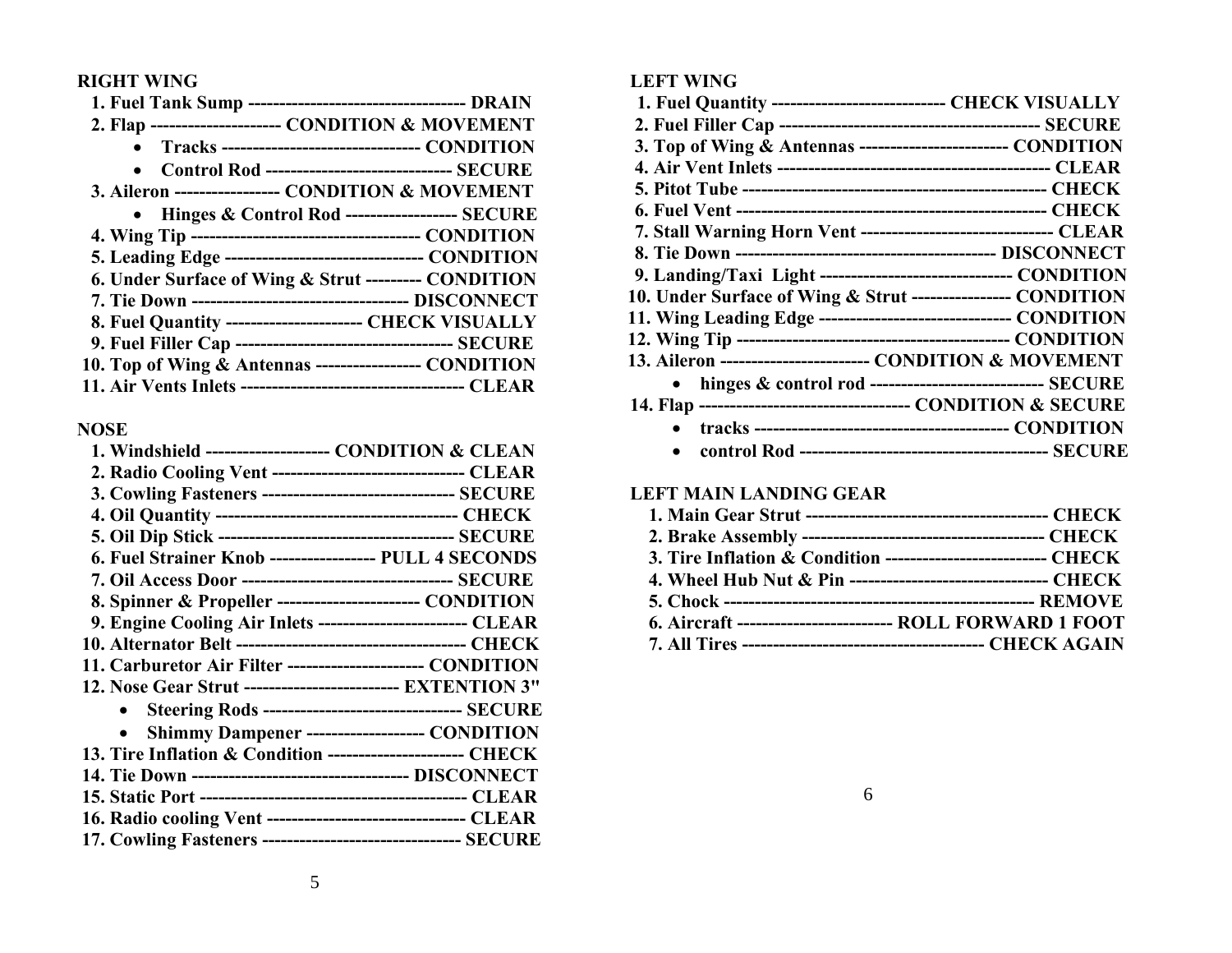## **PASSENGER BRIEFING**

- **1. Use of Seat Belt & Shoulder Harness**
- **2. Operation of Fresh Air Vents**
- **3. Latching of Doors & Windows**
- **4. Location of Exits**
- **5. Location of Survival Equipment**
- **6. Emergency Procedures**

## **BEFORE STARTING ENGINE**

| 1. Seat & Seat Belts ---------------------ADJUST & SECURE   |  |
|-------------------------------------------------------------|--|
| 2. Flight Controls ------------------------- FREE & CORRECT |  |
|                                                             |  |

## **NORMAL START**

| 1. Mixture ------------------------------- (push/pull only) RICH |
|------------------------------------------------------------------|
| 2. Throttle --------- PUMP ONCE THEN OPEN 1/8 INCH               |
|                                                                  |
|                                                                  |
|                                                                  |
|                                                                  |
|                                                                  |

 **release when engine starts if engine fails to start within 10 blades, stop cranking and allow starter to cool for 2 minutes.**

## **HOT START =================================**

| 2. Throttle ------------------------------    Pump once, OPEN 1" |  |
|------------------------------------------------------------------|--|
|                                                                  |  |
|                                                                  |  |
|                                                                  |  |
|                                                                  |  |
|                                                                  |  |
| 9. Oil Pressure / Suction ------------------------------ CHECK   |  |
|                                                                  |  |
|                                                                  |  |

## **AFTER ENGINE START**

- **1. Avionics Master ---------------------------------------------- ON**
- **2. Nav. Lights (Night) ------------------------------------------ ON**
- **3. Flaps ---------------------------------------- UP (check visually)**
- **4. Mixture --- (push/pull only) LEAN 1" above 3000' MSL**
- **5. Radios / Transponder --------------- SET FREQUENCIES**
- **6. ATIS/ASOS ----------------- WEATHER/RUNWAY INFO**

## **TAXI**

- **1. Obtain Taxi Clearance or Announce on CTAF**
- **2. Toe Brakes ---------------------------------------------- CHECK**
- **3. Control Surfaces --------- (according to wind) POSITION**
- **4. Flight Instruments, during taxi --------------------- CHECK**

## **RUN UP**

- **1. Brakes ----------------------------------------------------- HOLD**
- **2. Throttle ----------------------------------------------- 1700 RPM**
- **3. Mixture --- above 5000'MSL LEAN FOR MAX POWER**
- **4. Suction/Engine Instruments ------------------------- CHECK**
- **5. Alternator ----------------------------------------------- CHECK**
	- **Alternator OFF**
	- **Check ammeter discharge**
	- **Alternator ON**
	- **Check ammeter charge**
- **6. Carburetor Heat --------------------------------------- CHECK**
- **7. Magnetos ------------------------------------------------ CHECK**
	- **check right first; 125 max drop / 50 max diff.**
- **8. Throttle ---------------- IDLE CHECK, THEN 1000RPM**
	- **smooth engine operation**
	- **idle rpm**
	- **oil pressure**
- **9. Mixture --------- (push/pull only) ENRICHEN 1/4 INCH**
- **10. Flight Instruments ------------------------- CHECK & SET**
- **11. Nav Instrument ------------------------------ SET COURSE**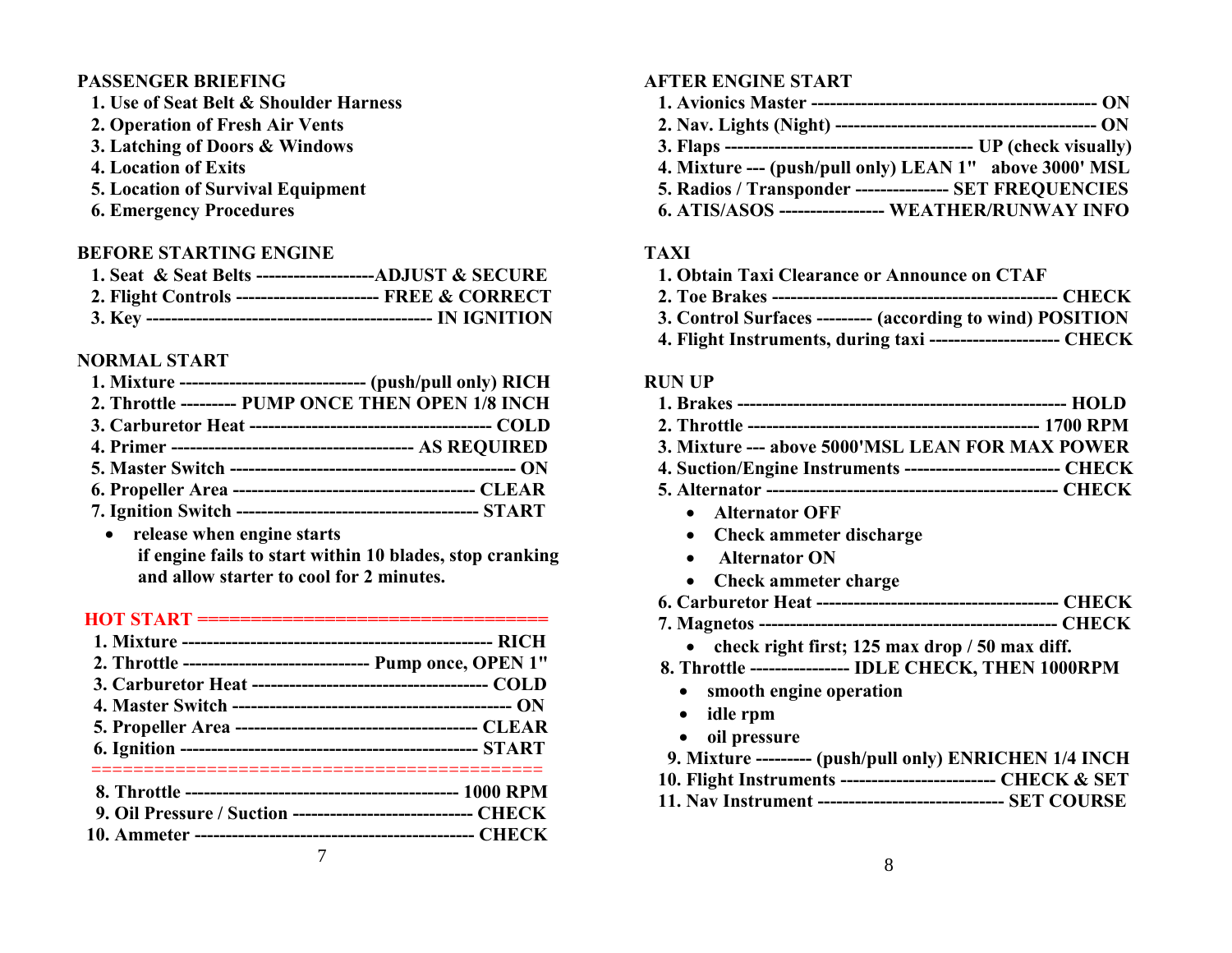- **12. Departure procedure ------------------------------ REVIEW**
- **13. Emergency Procedures --------------------------- REVIEW**
- **14. Doors & Windows ---------------- CLOSED & LOCKED**

#### **BEFORE TAKEOFF**

| $\Lambda$ Oliver Tile of Clerges in American compact $\Gamma$ |  |
|---------------------------------------------------------------|--|

**2. Obtain Takeoff Clearance or Announce on CTAF**

#### **NORMAL TAKEOFF**

| 4. RPM 2260 minimum / Oil Pressure / Airspeed - CHECK |  |
|-------------------------------------------------------|--|
|                                                       |  |
|                                                       |  |

#### **SHORT FIELD TAKEOFF**

| 5. RPM 2260 / Oil Pressure ------------------------------ CHECK |  |
|-----------------------------------------------------------------|--|
|                                                                 |  |
| 7. Elevator Control--------------------- SLIGHTY TAIL LOW       |  |
|                                                                 |  |
| a until abetasles que cleaved then climb of V-x 00              |  |

**until obstacles are cleared, then climb at Vy-80**

#### **SOFT FIELD TAKEOFF**

| 4. Power as necessary to keep rolling                                  |  |
|------------------------------------------------------------------------|--|
| <b>5. Elevator Control ----------------------------------FULL BACK</b> |  |
|                                                                        |  |
| • when aligned with the runway                                         |  |
|                                                                        |  |
| • after nose wheel is clear of the ground                              |  |
| 8. RPM 2260 / oil pressure / airspeed ------------------ CHECK         |  |

- **9. When Airborne Level off immediately, accelerate using ground effect, climb at Vx-70 until obstacles are cleared, then, climb at Vy-80**
- **10. Flaps -------------------------- RETRACT INCREMENTLY**

#### **ENROUTE**

#### **CLIMB**

| 3. RPM / Oil Pressure / Temp --------------------------- CHECK |  |
|----------------------------------------------------------------|--|
|                                                                |  |
|                                                                |  |

#### **CRUISE**

#### **1. Power -------------------------------------------2100-2700RPM**

- **No more than 75% power refer to POH**
- **2. Mixture --------- (push/pull only) LEAN AS REQUIRED**
	- **WARNING: Improper leaning procedures will greatly reduce endurance**
- **3. Trim ---------------------------------------------------- ADJUST**
- **4. Engine Instruments ---------------------------------- CHECK**
- **5. Flight Instruments ----------------------------------- CHECK**

#### **DESCENT**

| 2. Mixture ------------ (push/pull only) RICH AS REQUIRED      |  |
|----------------------------------------------------------------|--|
| 3. Carburetor Heat ------------------------------- AS REQUIRED |  |

 **4. Power --------------------------------------------- AS DESIRED**

## **LANDING**

## **BEFORE LANDING**

- **1. Landing Light ------------------------------------------------ ON**
- **2. Carburetor Heat --------------------------------------------- ON**
- **3. Throttle --------------------------------------- AS REQUIRED**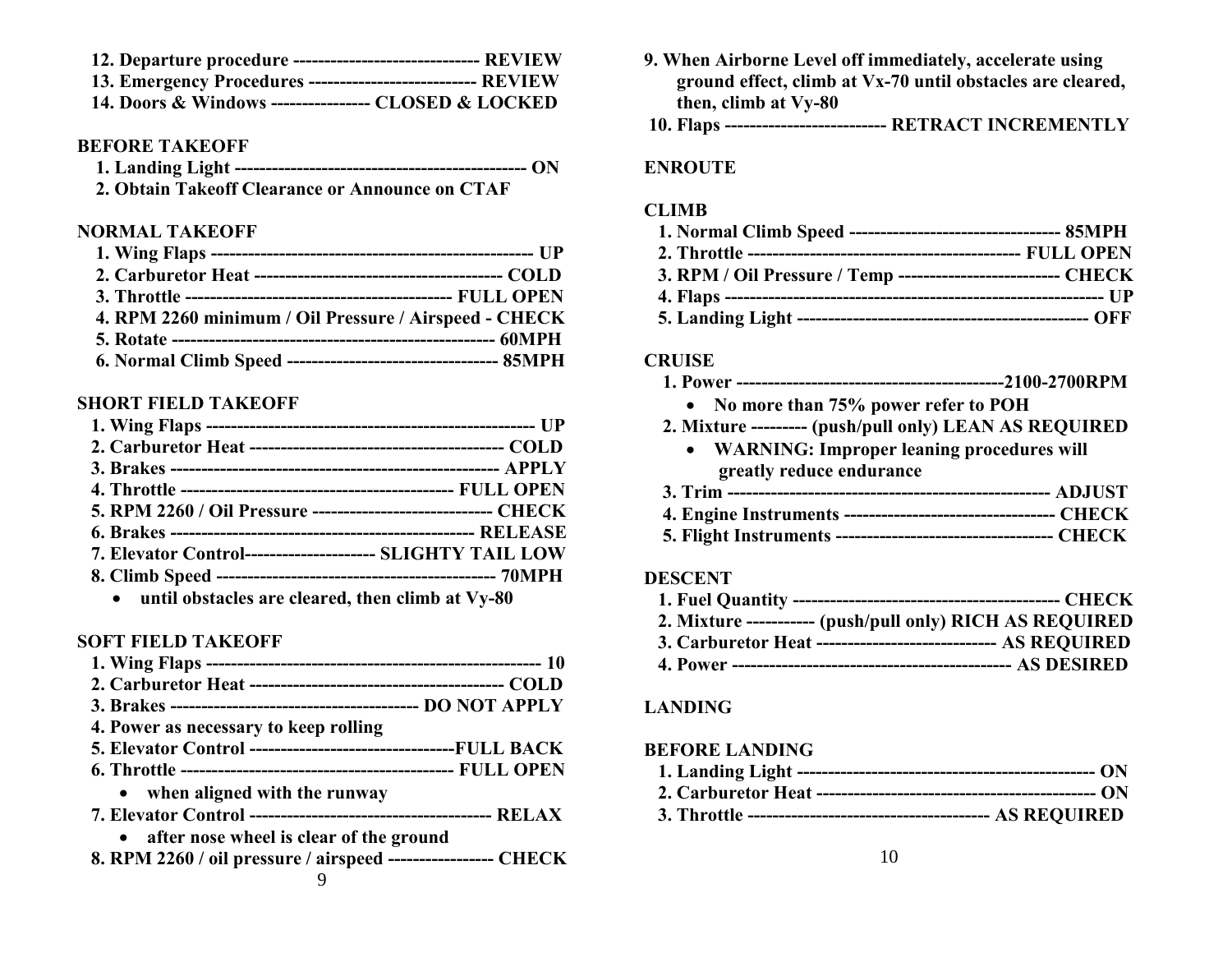| 4. Mixture -------- (push/pull only) RICH AS NECESSARY        |  |
|---------------------------------------------------------------|--|
|                                                               |  |
| 6. Seat belt & Shoulder Harness ---------------------- FASTEN |  |

#### **NORMAL LANDING**

| ------ 65MPH flaps down                                   |
|-----------------------------------------------------------|
|                                                           |
| 3. Touchdown ------------------- ON MAIN WHEELS FIRST     |
| 4. Landing Roll --------- LOWER NOSE WHEEL GENTLY         |
| 5. Braking ----------------------------- MINIMUM REQUIRED |

#### **GO-AROUND**

| 4. Establish Climb Attitude ----------------------- $Vx-70$ or V-80 |
|---------------------------------------------------------------------|
| 5. Flaps -------------------------- RETRACT INCREMENTLY             |

## **TOUCH AND GO**

#### **SHORT FIELD LANDING**

|                                                          | ----- 65MPH flaps down |
|----------------------------------------------------------|------------------------|
|                                                          |                        |
| 3. Touchdown ------------------------- MAIN WHEELS FIRST |                        |
|                                                          |                        |
|                                                          |                        |

## **SOFT FIELD LANDING**

- **1. Airspeed --------------------------------------- 70MPH flaps up**
- **----- 65MPH flaps down**
- **2. Throttle ---------------------------------------- AS REQUIRED**
	- **touchdown on main wheel as softly as possible**
- **3. Landing Roll --------- LOWER NOSE WHEEL GENTLY**
	- **as late as possible**
- **4. Elevator Control -------- (speed permitting) FULL BACK**
- **5. Brakes ---------------------------------------- DO NOT APPLY**
- **6. Flaps ------------------------------------- DO NOT RETRACT**
- **7. Throttle -------------------------------------- AS NECESSARY**

 **to keep A/C rolling until clear of runway**

## **AFTER LANDING**

- **1. Landing Light ----------------------------------------------- OFF**
- **2. Carburetor Heat -------------------------------------------- OFF**
- **3. Flaps ------------------------------------------------------------- UP**
- **4. Obtain taxi clearance or announce on CTAF**

## **POST FLIGHT**

## **SHUTDOWN**

| 4. Magneto Grounding ----------------------------------- CHECK |  |
|----------------------------------------------------------------|--|
|                                                                |  |
|                                                                |  |
|                                                                |  |
| 8. Ignition Switch ---------------------- OFF, KEY REMOVED     |  |
|                                                                |  |
|                                                                |  |
|                                                                |  |